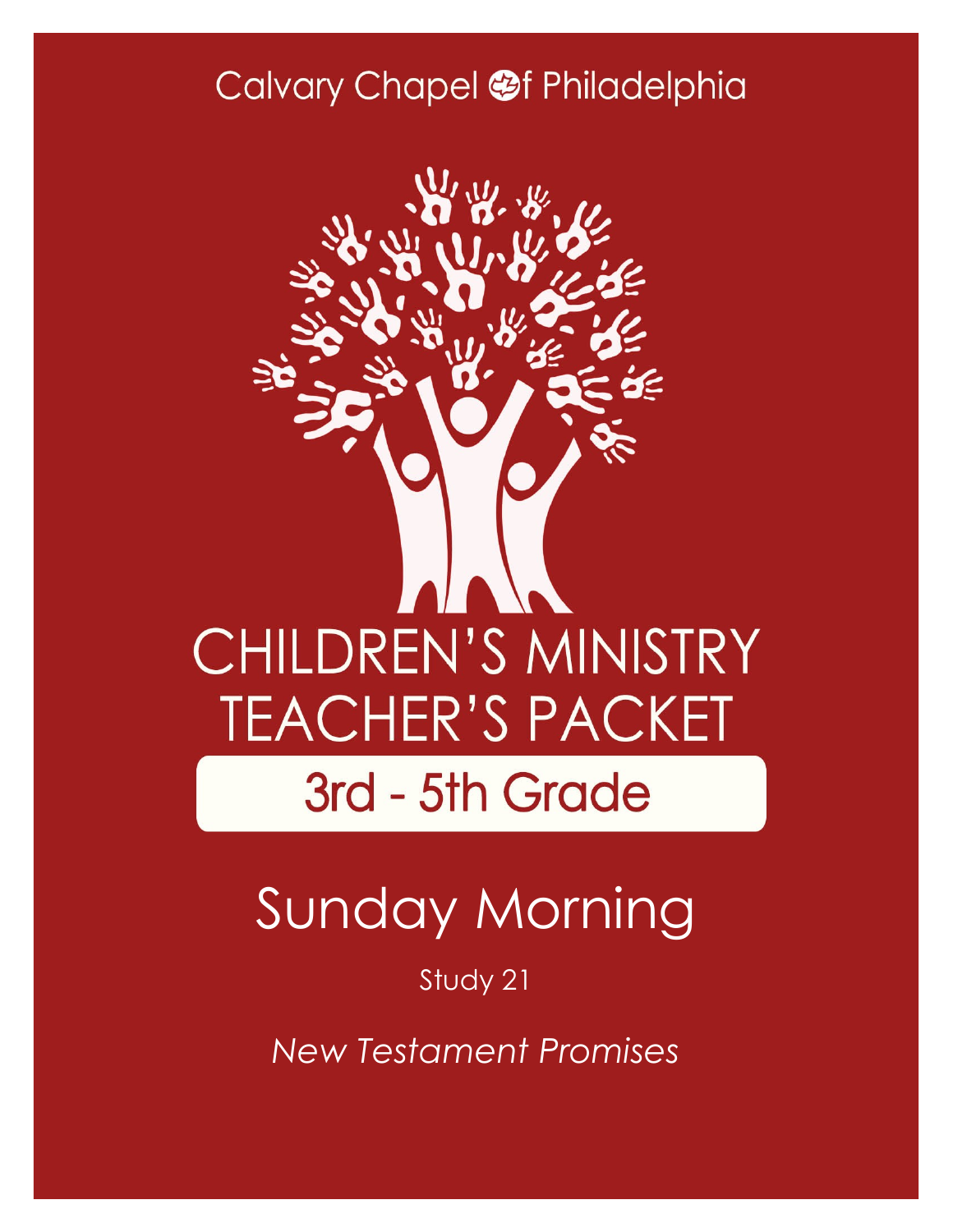### New Testament Promises

The Objective is the key concept for this week's lesson. It should be the main focus of the study.

These are the key verses that you will find helpful in teaching your study this week. The "Main passage" is the basis of the study, where the other verse support the objective of the lesson.

There is a memory verse for the students that relates to every study. If a student can memorize the verse for the following week you may give them a prize from the "reward box" found on your cart.

An introductory activity or question that will settle the class, draw their attention to the study and prepare their hearts for God's Word.

**Objective By the end of the lesson, the children should all know that even though Christ has ascended into heaven, we have not been left alone, but have been given His Holy Spirit. Also, He is coming back!**

### **Key Verses**

Acts 1:1-11—Main Teaching Passage See page 5 for verses about the Holy Spirit

### **Memory Verse** - John 14:26

"But the Helper, the Holy Spirit, whom the Father will send in My name, He will teach you all things, and bring to your remembrance all things that I said to you."

### **Hook**

Review last week's memory verse, John 14:15.

Begin the class with a discussion on the Holy Spirit. You might ask:

"Who is the Holy Spirit?"

"What does the Holy Spirit do?"

"What does the Holy Spirit do for/in us?"

"Why did Jesus send the Holy Spirit to live with us?"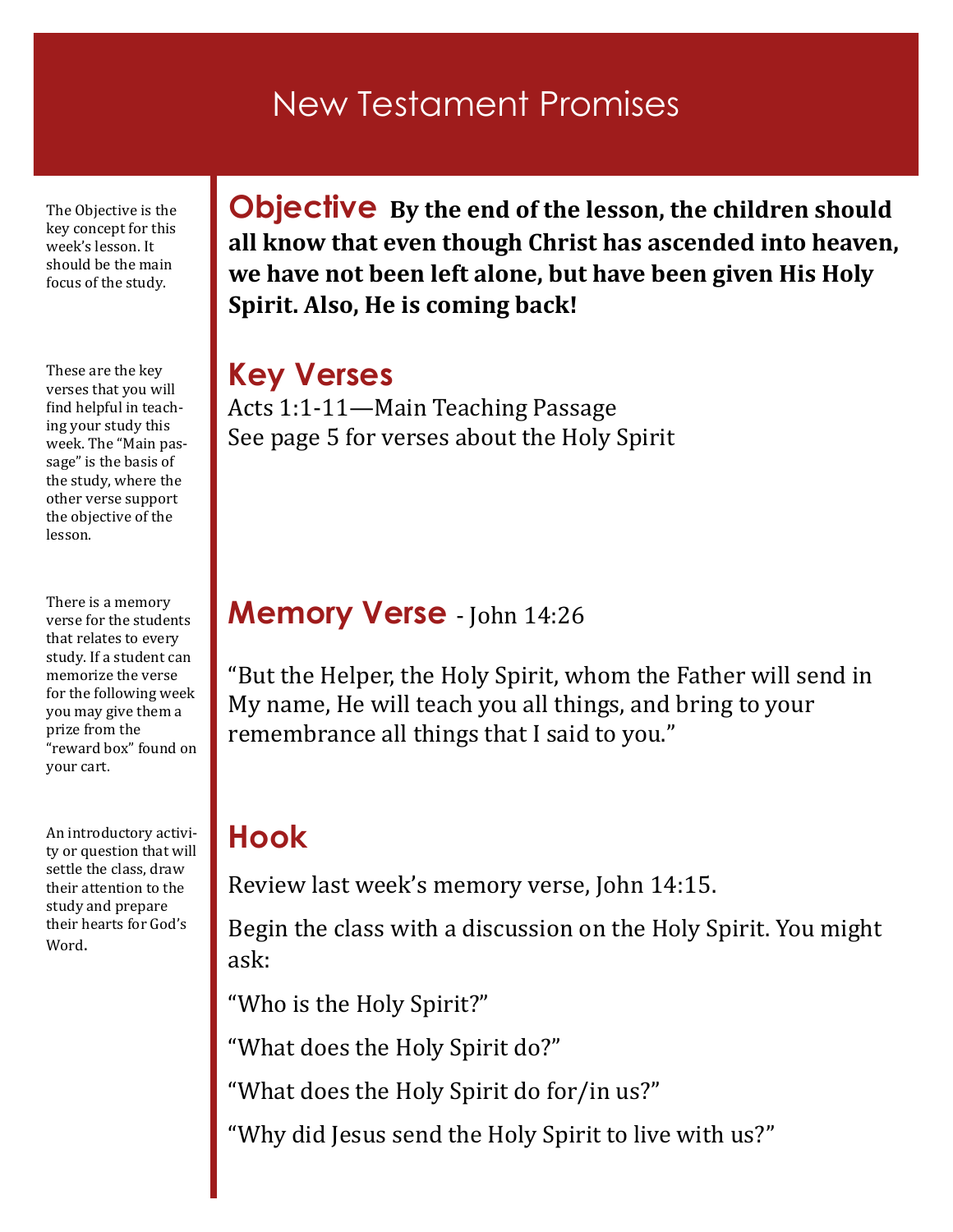What does the Bible say? This is where we will read a passage or series of passages that teach on the subject of the day.

The interpretation/ exegesis of the passage. What does this passage mean? How does this passage apply to my life?

# BOOK

So far this year, we have looked at the promises held in covenants of the Old Testament and the promises given to us by Christ in His "I am" statements in John. Having completed these, we will now turn our studies to the promises given to the Church found in the New Testament.

Acts 1 begins with the disciples still not understanding the full reason for Christ's sacrifice and asking if He was going to overthrow the Roman government and restore Israel to its former glory. Christ chided them before giving a final promise to His disciples. He said, "You will receive power when the Holy Spirit comes upon you, and you will be my witnesses," through the whole earth. After ascending, the disciples remained staring up at where their Savior was until two angels arrived and delivered another incredible promise: "Jesus...will come again."

In the space of four verses, the New Testament believer is promised the Holy Spirit, who indwells us and keeps us until Christ returns, and charged with carrying on His work of bearing witness to the whole world by proclaiming what He has done in us.

## LOOK

We have been studying the life of Christ for the past 7 weeks, looking at the way that Jesus spoke about Himself. Imagine how the disciples must have felt here in Acts 1. They had been not only studying the life of Christ, but actually *living* with Christ for 3 years. They saw Jesus perform miracles, like healing the blind and raising Lazarus from the dead. They even saw Him crucified and then three days later rise up from the grave. They had spent every possible second with Jesus for three whole years, and here in Acts 1, He left them. They must have been absolutely shocked. In fact, when Christ did leave, they stood looking up at the sky until some angels came and told them to get on with it. The Savior, the beloved One, the Teacher, had gone.

But Christ did not leave them without first giving them the most important piece of information that they would need to know while He was gone. He told them that even though He would not be walking side by side with them anymore, He was going to send the Holy Spirit to live inside them. There are a lot of things that we learn about the Holy Spirit from Scripture. One of those things is found in this passage: the Holy Spirit gives us power.

We need to be clear, the Holy Spirit is not going to turn us into one of the Avengers. When we become a follower of Christ, we don't gain super-strength or the ability to fire laser beams out of our eye balls. The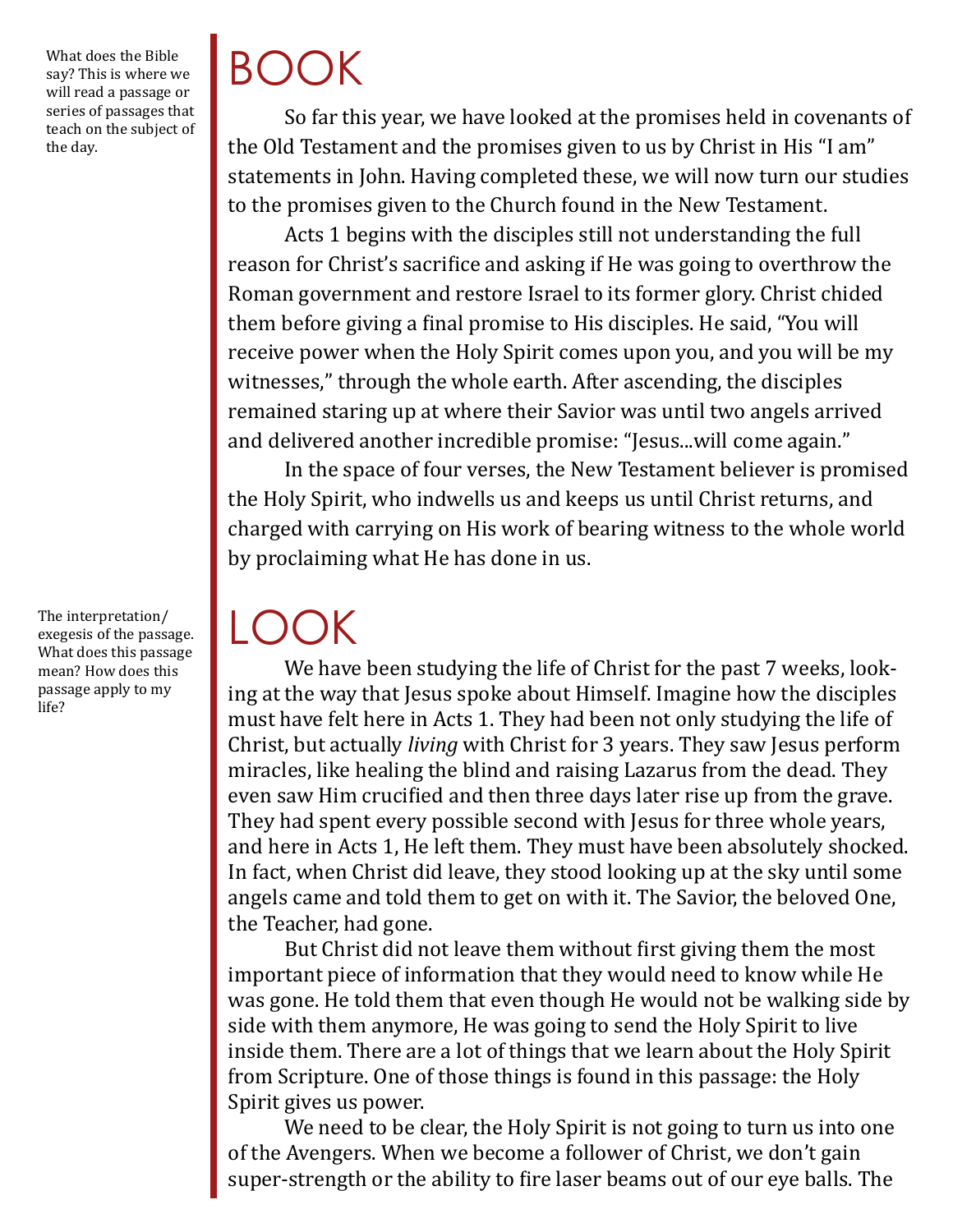# LOOK (Continued)

Holy Spirit gives us power to bear witness to Christ's Name. Acts 1 is very specific about the aid that the Holy Spirit gives us. It enables us to speak in truth and love about our great Savior who died on a cross for the sins of the whole world, so that if anybody believe in Him, they will not perish but have everlasting life.

In the Gospel of John, we hear about some other things that the Spirit will do for us and through us. In John 14, Jesus tells us that the Helper is going to come. For a short list of some of the ways that the Holy Spirit helps us, turn to the next page. Yes, Christ has gone to be seated with the Father in heaven, but He has not left us alone in world. We have been given the Holy Spirit to lead us into all truth, empowering us to share the love of Christ with all around us.

There is another important truth given to us in this passage, one that we will look at several times before the year is done. We are promised, in this case by two angels, that Christ will return to the earth. Of all the joys and hopes that we can dwell on in this life, surely this is the greatest. Christ will return and take His Bride to be united with Him in glory. It could be today, or it could be another thousand years from now. We don't know exactly when Christ will come and set up His kingdom, but we do know that while we wait for Him, we are commanded to bear witness to His love and forgiveness with the whole world. We also know that while we wait for Him, the Holy Spirit abides in us, holding us and keeping us until the day of His return.

# TOOK

As a class, memorize John 14:26.

**Pray:** Thank the Lord for giving us the Holy Spirit to indwell us and to lead us into all truth. Ask Him to strengthen us to proclaim the good news in His name to all the peoples of the world. Praise Him for the joy that is set before us.

Parent Question: How does the Holy Spirit work in your life?

What is my response to this passage of Scripture? How should my life change according to what this passage teaches me? What are the practical things I can do throughout the week to make this true in my life?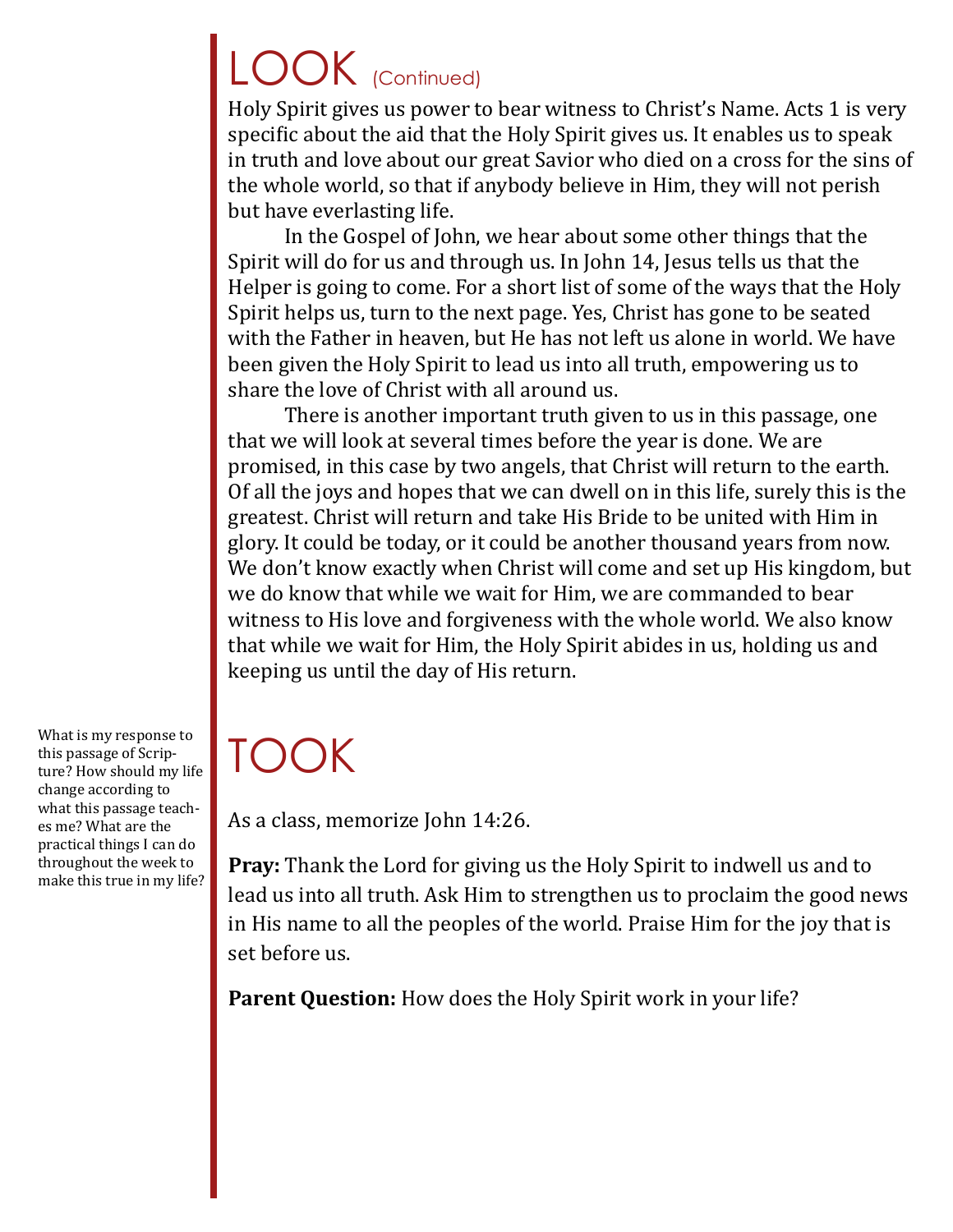## **The Work of the Holy Spirit**

The Spirit convicts the world of sin, righteousness, and judgment (John 16:8).

The Spirit glorifies and testifies of Christ (John 15:26; 16:14).

The Spirit reveals Christ to us and in us (John 16:14-15).

The Spirit leads us (Rom. 8:14; Gal. 5:18; Matt. 4:1; Luke 4:1).

The Spirit fills us (Eph. 5:18; Acts 2:4; 4:8, 31; 9:17).

The Spirit teaches us to pray (Rom. 8:26-27; Jude 1:20).

The Spirit bears witness in us that we are children of God (Rom. 8:16).

The Spirit produces in us the fruit or evidence of His work and presence (Gal. 5:22-23).

The Spirit washes and renews us (Titus 3:5).

The Spirit reveals the deep things of God to us (1 Cor. 2:10).

The Spirit speaks to, in, and through us (1 Cor. 12:3; 1 Tim. 4:1; Rev. 2:11; Heb 3:7; Matt. 10:20; Acts 2:4; 8:29; 10:19; 11:12, 28; 13:2; 16:6,7; 21:4,11).

The Spirit reveals the mystery of God to us (Eph. 3:5).

The Spirit strengthens our spirits (Eph. 3:16).

The Spirit enables us to obey the truth (1 Pet. 1:22).

The Spirit confesses that Jesus came in the flesh (1 John 4:2).

The Spirit teaches us (1 Cor. 2:13; John 14:26).

The Spirit gives us joy (1 Thess. 1:6).

The Spirit moves us (2 Pet. 1:21).

The Spirit knows the things of God (1 Cor. 2:11).

The Spirit brings things to our remembrance (John 14:26).

The Spirit comforts us (Acts 9:31).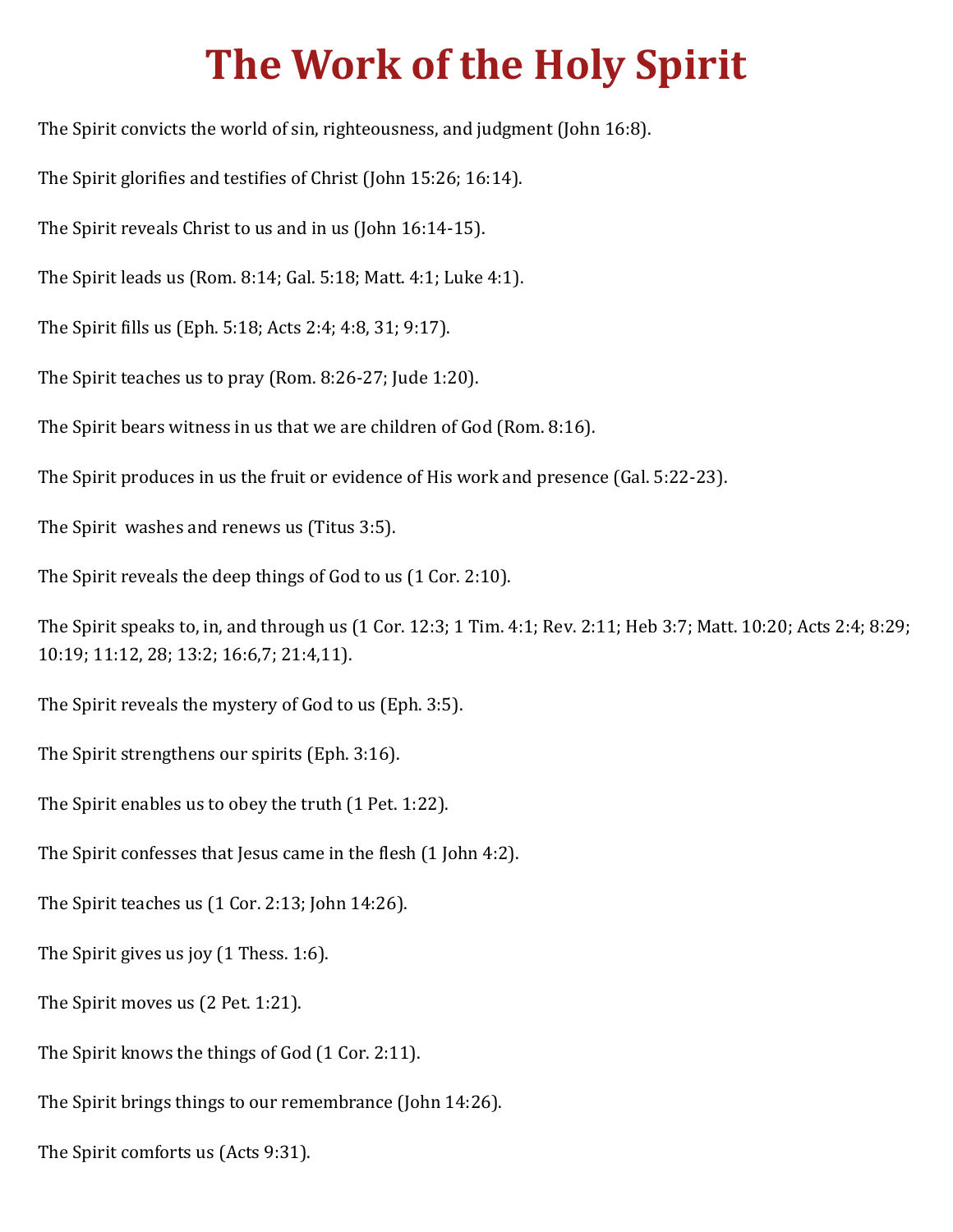# FURTHER STUDY

### **Commentary on Acts 1 by David Guzik**

#### *Acts 1 - Jesus Ascends to Heaven, A New Apostle Chosen*

A. Prologue.

1. (1) Reference to former writings.

The former account I made, O Theophilus, of all that Jesus began both to do and teach.

a. **The former account I made**: The **former account** is the Gospel of Luke. At one time the Gospel of Luke and the Book of Acts were joined together as one book with two volumes.

i. Imagine what it would be like if the Book of Acts wasn't in the Bible. You pick up your Bible and see the ministry of Jesus ending in the Gospel of John; next you read about a man named Paul writing to the followers of Jesus in Rome. Who was Paul? How did the gospel get from Jerusalem to Rome? The Book of Acts answers these questions. "A great New Testament scholar has said that the title of *Acts might be, 'How they brought the Good News from Jerusalem to Rome.'" (Barclay)*

ii. That expansion from Jerusalem to Rome is a remarkable story. "Humanly speaking, [Christianity] had nothing going for it. It had no money, no proven leaders, no technological tools for propagating the gospel. And it faced enormous obstacles. It was utterly new. It taught truths that were incredible to the unregenerate world. It was the subject to the most intense hatreds and persecutions." (Boice)

iii. Acts is written in the literary style of the Greek translation of the Old Testament, known as the Septuagint. "Since Luke can write in a different style (Lk. 1:1-4), this is something deliberate. Probably he regarded himself as recording *sacred history." (Marshall)*

iv. We really don't know all that much about Luke from the New Testament.

- We know that he was a physician (Colossians 4:14).
- We know that he was a Gentile (from his name).

We know that he was a devoted companion of Paul (from the text of Acts, and Colossians 4:14, Philemon 24, and 2 Timothy 4:11).

v. There was a time when many scholars and critics thought that Acts was sort of a romance novel of the early church, written more than 100 years after the events supposedly happened. But William Ramsay, a noted archaeologist and Bible scholar, proved that the historical record of Acts is remarkably accurate regarding the specific practices, laws and customs of the period it claims to record. It is definitely the work of contemporary eyewitnesses.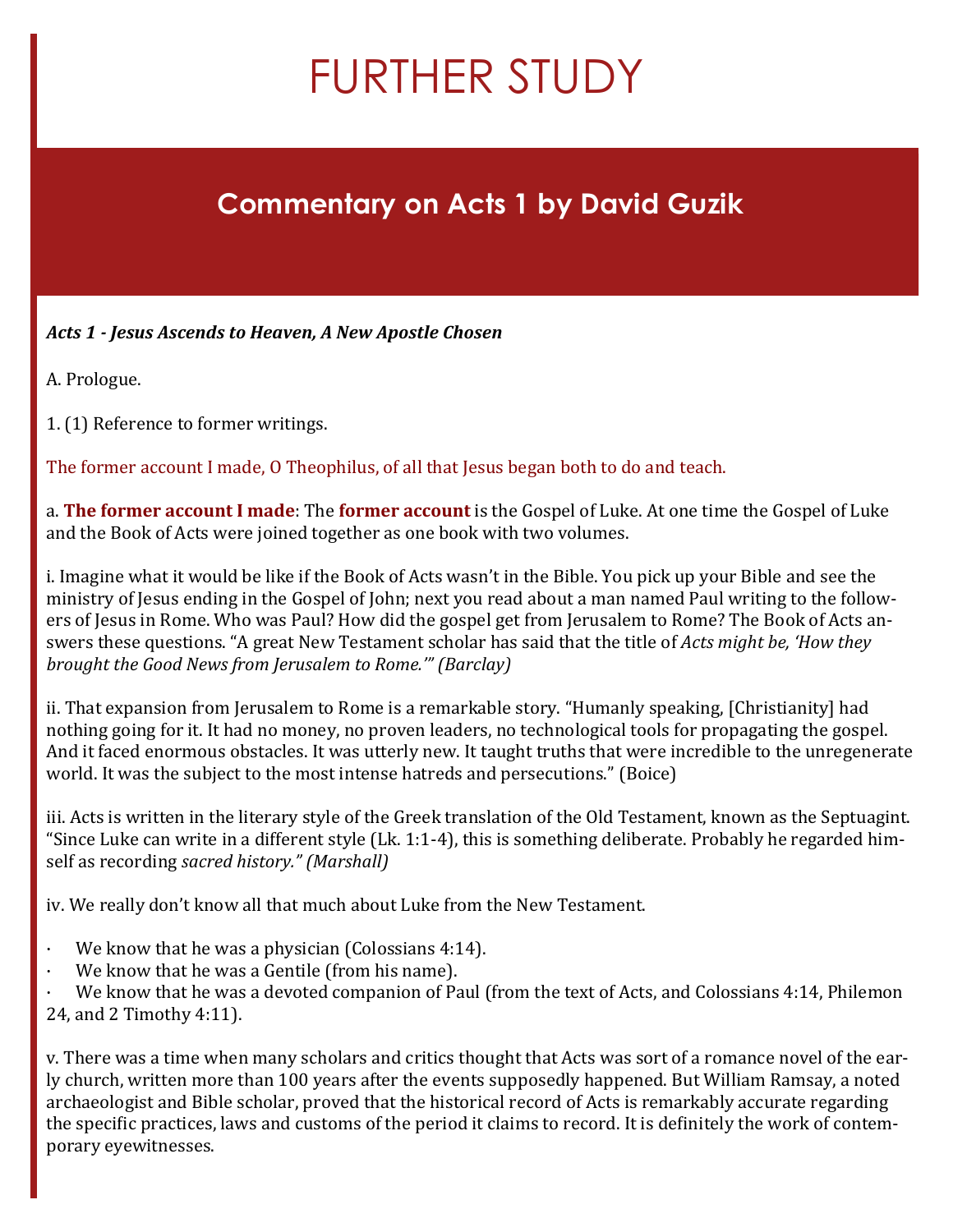vi. In the mid-1960's, A.N. Sherwin-White, an expert in Graeco-Roman history from Oxford, wrote about Acts: "The historical framework is exact. In terms of time and place the details are precise and correct . . . As documents these narratives belong to the same historical series as the record of provincial and imperial trials in epigraphical and literary sources of the first and early second centuries AD…For Acts the confirmation of historicity is overwhelming…Any attempt to reject its basic historicity even in matters of detail must now appear absurd. Roman historians have long taken it for granted."

vii. John Calvin wrote that the Book of Acts was "a kind of vast treasure." D. Martyn Lloyd-Jones called Acts "that most lyrical of books…Live in that book, I exhort you: It is a tonic, the greatest tonic I know of in the realm of the Spirit." (Cited in Stott)

b. **Theophilus**: This man might have been a Christian wanting instruction. He might have been a Roman official being briefed by Luke about the history of the Christian movement. Or, the name could be symbolic, because the name **Theophilus** means "God-lover."

i. In the introduction to the first volume (Luke 1:3), Luke addresses Theophilus with title *most excellent, which was a way to address people who held high office.*

ii. Since Acts ends with Paul awaiting trial before Caesar, some have wondered if Luke-Acts are not "defense briefs" on Paul's behalf to give a Roman official background on Paul's case. Luke arrived in Jerusalem with Paul in Acts 21:17; he left with him again on the journey to Rome in Acts 27:1. In those two years, Luke had plenty of time to research and write his Gospel and the Book of Acts.

iii. "Ancient books were generally written on papyrus scrolls. It was practical to have a scroll about thirty-five feet in length. When it got any longer it got too bulky to carry around. This physical limitation has determined the length of many books of the Bible." (Boice) Luke used two scrolls to tell his story, and one we call "The Gospel of Luke" and the other we call "The Book of Acts."

iv. Luke wanted to show Theophilus and the Romans:

- · That Christianity is *harmless (some Romans officials had embraced it themselves).*
- · That Christianity is *innocent (Roman judges could find no basis for prosecution).*

· That Christianity is *lawful (as the true fulfillment of Judaism, which was an approved religion in the Roman Empire).*

c. **Of all that Jesus began both to do and teach**: Notice that **the former account** concerned **all that Jesus** *began both to do and teach. Luke's Gospel describes only thebeginning of Jesus' work; Acts describes its continuation; and the work of Jesus continues to our present day.*

i. We must remember that Acts does not give us a full history of the church during this period. For example, the churches in Galilee and Samaria are barely mentioned (Acts 9:31), and the establishing of a strong church in Egypt during this time isn't mentioned at all.

ii. Acts spans a period of about 30 years, and takes us up to about A.D. 60 or 61, with Paul in Rome waiting to appear before Caesar Nero. This same Nero began his infamous persecutions of Christians in A.D. 64.

iii. Wonderfully, what Jesus began still continues. There is a real sense in which the Book of Acts continues to be written today. Not in an authoritative Scriptural sense; but in the sense of God's continued work in the world by His Spirit, through His church.

iv. "The Acts of the Apostles should therefore be studied mainly for this double purpose: first, to trace our Lord's unseen but actual *continuance of his divine teaching and working; and, secondly, to trace the active min-*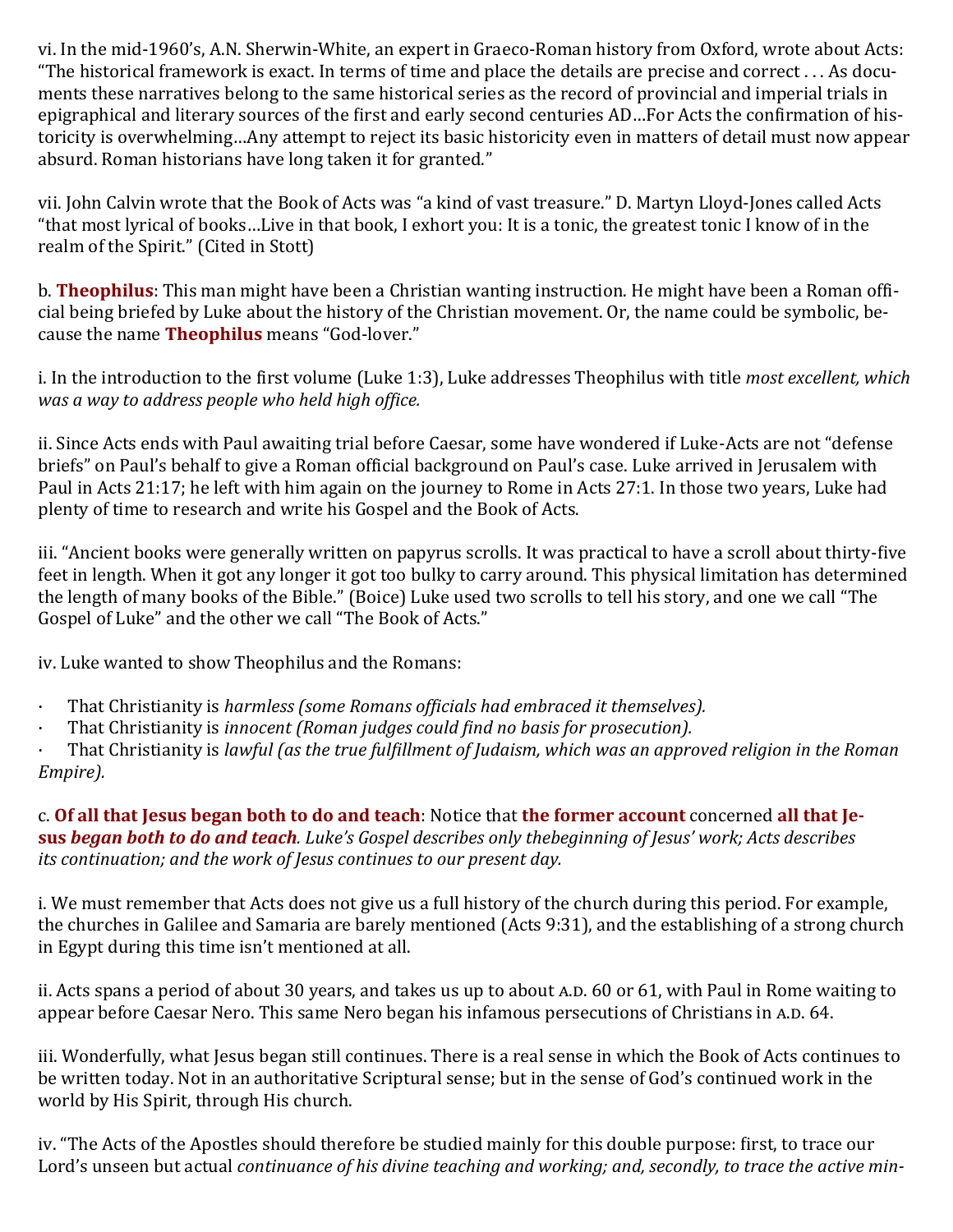#### *istry of the Holy Spirit as the abiding presence in the church." (Pierson)*

2. (2-3) The last work of Jesus before His ascension to heaven.

Until the day in which He was taken up, after He through the Holy Spirit had given commandments to the apostles whom He had chosen, to whom He also presented Himself alive after His suffering by many infallible proofs, being seen by them during forty days and speaking of the things pertaining to the kingdom of God.

a. **Until the day in which He was taken up**: Jesus, **through the Holy Spirit**, instructed the apostles regarding what to do in His absence. He **had given commandments to the apostles**.

i. Significantly, Jesus did this **through the Holy Spirit**. This was the resurrected, glorified Lord Jesus Christ, risen with all authority and sovereignty. Yet He still chose to not rely on His own resources (as it were), but relied on the power and the presence of the indwelling **Holy Spirit**.

ii. The **Holy Spirit** – the Third Member of the Holy Trinity – is the aspect of God that lives and empowers and inspires man. The Holy Spirit has a work among those who are not yet believers, but also a great and significant work in those who believe.

iii. If the glorified, resurrected Jesus needed and relied on the Holy Spirit, so should we. This is a pattern for the rest of the Book of Acts, which shows us what the Holy Spirit does operating through the church. "The disciple is not above his Master, nor the servant above his Lord. If even he was indebted to the Holy Spirit for the power of his ministry, surely we cannot afford to attempt the work appointed us without the same anointing." (Pierson)

b. **To whom He also presented Himself alive after His suffering by many infallible proofs**: Jesus also established the fact of His resurrection with **many infallible proofs**during the **forty days** after his resurrection but before His ascension. He left *no possible doubt that He was resurrected, exactly as He had promised.*

i. In 1 Corinthians 15:6 Paul described one of these **many infallible proofs**: *He was seen by over five hundred brethren at once, of whom the greater part remain to the present. More than 500 people saw the resurrected Jesus, and most of them were still alive some 25 years later in the days of Paul's ministry.*

c. **Speaking of the things pertaining to the kingdom of God**: The teaching Jesus gave during that period after His resurrection and before His ascension is not recorded, but we are told that He used that time to speak **of the things pertaining to the kingdom of God**.

i. Some Gnostic and New Age teachers would like to think that Jesus used those 40 days to teach His followers strange and obscure doctrines that must be rediscovered with new revelations today. But Luke told us that Jesus simply taught them much the same things and themes that He had taught them in His earthly ministry: **The things pertaining to the kingdom of God**.

B. The ascension of Jesus.

1. (4-5) Jesus' final instructions to the disciples.

And being assembled together with *them, He commanded them not to depart from Jerusalem, but to wait for the Promise of the Father, "which," He said, "you have heard from Me; for John truly baptized with water, but you shall be baptized with the Holy Spirit not many days from now."*

a. **He commanded them not to depart from Jerusalem**: Jesus had nothing else for the disciples to do other than to **wait** for the coming of the Holy Spirit (**the Promise of the Father**). Jesus knew that they really could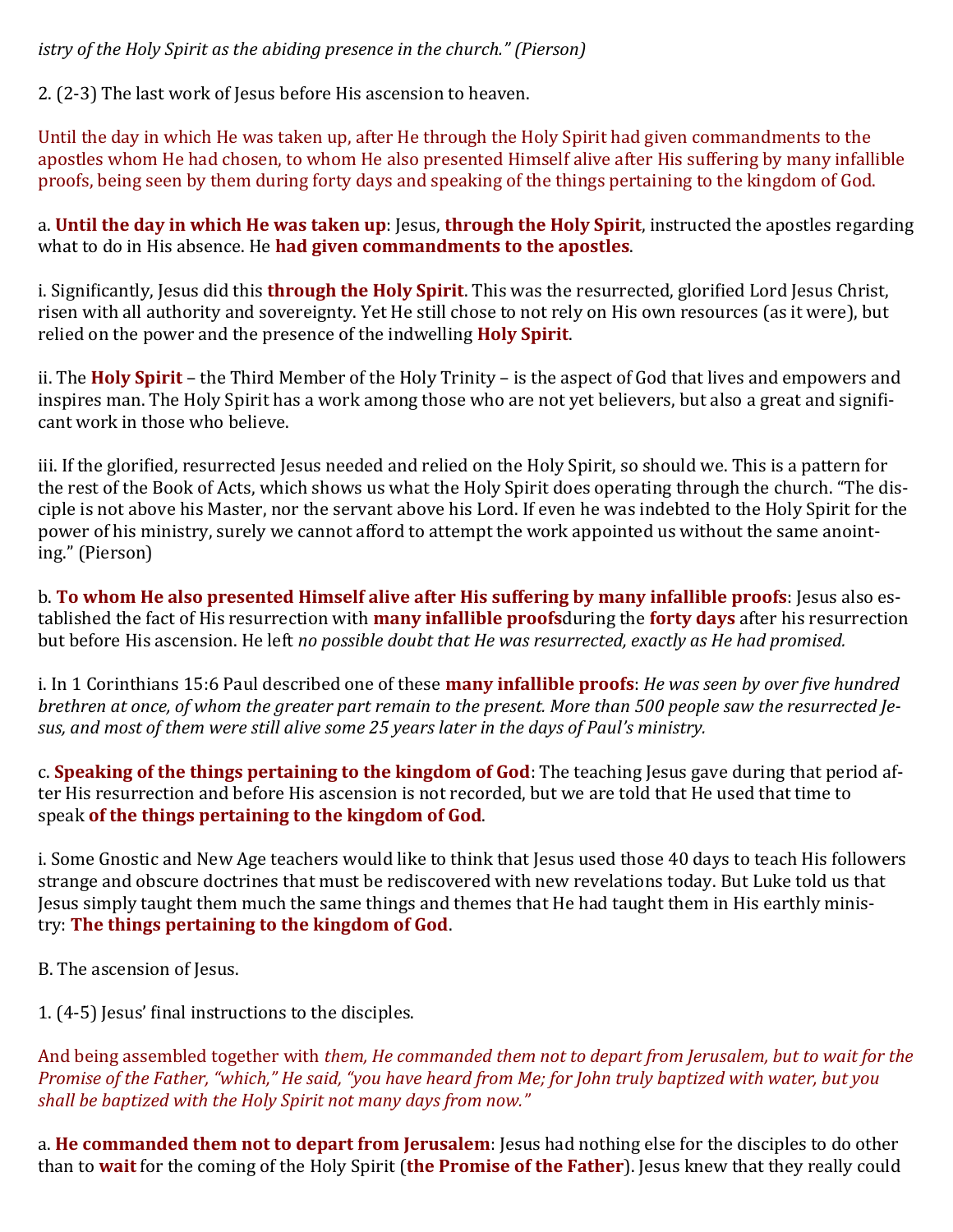do nothing effective for the Kingdom of God until the Spirit came.

- · **To wait** means that it was worth waiting for.
- To wait means that they had a promise it would come.
- · **To wait** means they must *receive it; they couldn't create it themselves.*
- · **To wait** means that they would be tested by waiting, at least a little.

b. **He commanded . . . the Promise of Father . . . baptized with the Holy Spirit**: This is another example of how the fact of the Trinity – that there is One God in Three Persons – is woven into the fabric of the New Testament. Here we see that **He** (Jesus) told of the **Promise of the Father**, which is the coming of the **Holy Spirit**.

i. It is significant that this coming, filling, and empowering of the Holy Spirit is called "**the Promise of the Father**."

- · It shows that we should wait for it with eager anticipation; a "**Promise of the Father**" could only be good.
- · It shows that it is reliable; the Father would never **Promise** something He could not fulfill.
- · It shows that the **Promise** belongs to all His children, since it comes from God as our **Father**.
- · It shows that it must be received by faith, as is the pattern with the promises of God throughout the Bible.

ii. "The 'promise of the Father' now became also the promise of the Son." (Pierson)

c. **You shall be baptized with the Holy Spirit**: The idea of being **baptized** is to be immersed or covered over in something; even as John baptized people in water, so these disciples would be "immersed" in the Holy Spirit.

i. It may be more useful to describe the baptism of the Holy Spirit as a *condition than as an experience. We should perhaps ask, "Are you baptized in the Holy Spirit?" instead of asking, "Have you been baptized in the Holy Spirit?"*

d. **Not many days from now**: They knew that this **Promise of the Father** would come, but not immediately. It would be **days from now**, but not **many days**. Jesus had a purpose in not telling them exactly when it would come.

2. (6) The disciples ask Jesus a final question before His ascension.

Therefore, when they had come together, they asked Him, saying, "Lord, will You at this time restore the kingdom to Israel?"

a. **Therefore, when they had come together**: This would be the last time they would see Jesus in His physical body, until they went to heaven to be with Him forever. There is nothing specific in the text to show us that they *knew this would be their last time seeing Him on earth, other than the weight of the question they were about to ask.*

b. **Lord, will You at this time restore the kingdom to Israel?** This was a question asked many times before, but it had a special relevance now. They knew that Jesus had instituted the New Covenant (Luke 22:20). They also knew that the restoration of **the kingdom to Israel** was part of the New Covenant (as seen in Jeremiah 23:1-8, Ezekiel 36:16-30, Ezekiel 37:21-28).

i. It was actually reasonable for them to wonder when the *rest of the New Covenant would be fulfilled. The response of Jesus in the following verses also indicates that He did not rebuke them or even correct them for the question. He simply told them that the answer wasn't for them to know.*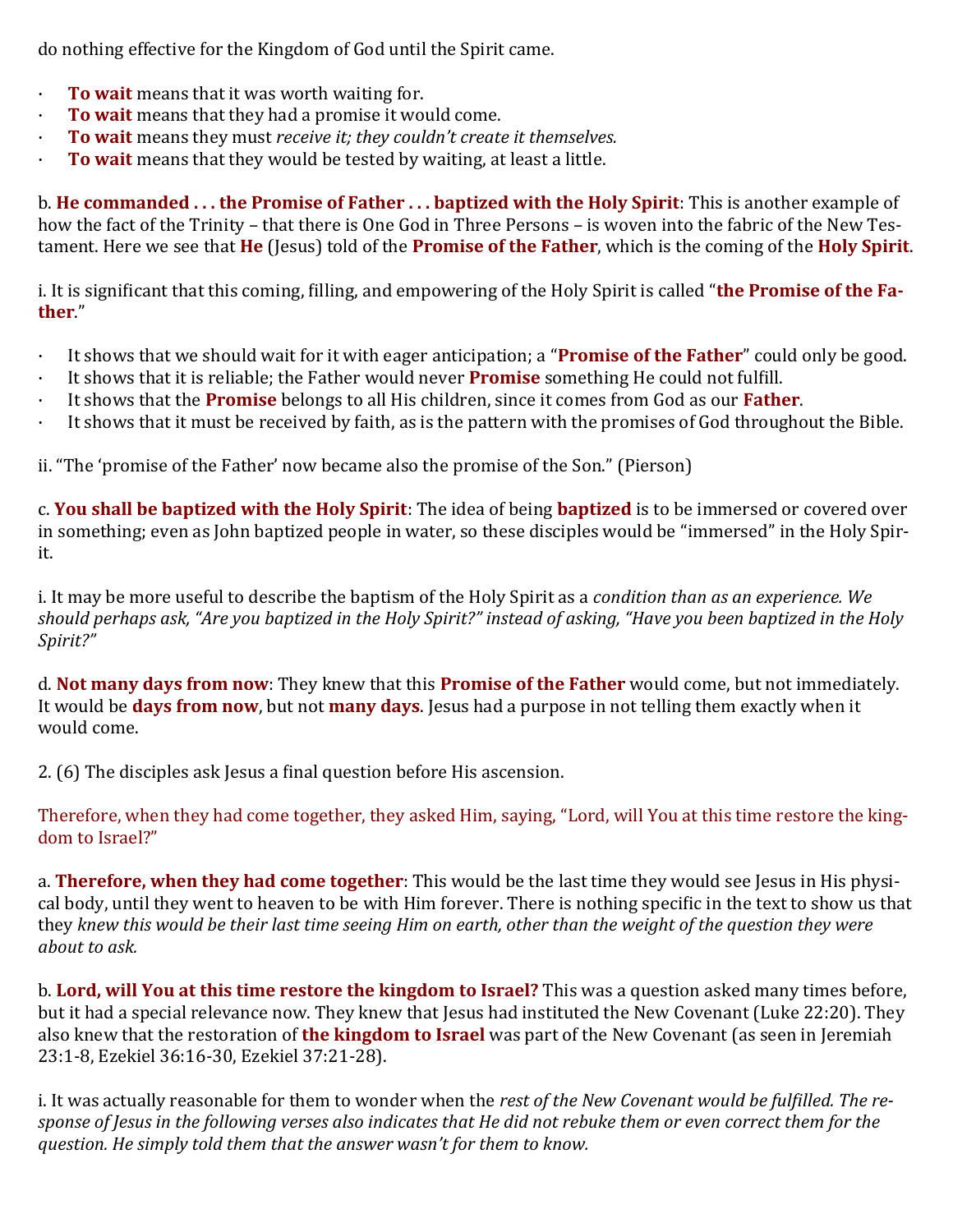ii. "The verb *restore shows that they were expecting a political and territorial kingdom; the noun Israel that they were expecting a national kingdom; and the adverbial clause at this time that they were expecting its immediate establishment." (Stott)*

iii. The disciples certainly knew the many Old Testament prophecies describing the spiritual *and national rebirth of Israel. The disciples probably thought that the spiritual rebirth seemed certain, so the national would also come.*

3. (7-8) Jesus' final teaching and final promise before His ascension.

And He said to them, "It is not for you to know times or seasons which the Father has put in His own authority. But you shall receive power when the Holy Spirit has come upon you; and you shall be witnesses to Me in Jerusalem, and in all Judea and Samaria, and to the end of the earth."

a. **It is not for you to know**: Jesus warned the disciples against inquiring into aspects of the timing of God's kingdom, because those things belong to God the Father alone (**which the Father has put in His own authority**).

i. It was wise for Jesus not to outline His plan over the next 2,000 years. It was good for the disciples to not know that the full restoration of the kingdom to Israel that they hoped would happen soon would not come for some 2,000 years. It might overly discourage them in the work they had to do right then, and might make them think less of the aspect of the kingdom of God that *was present with them.*

ii. At the same time, Jesus did not say that there was to be *no restoration of the kingdom to Israel; He simply said that speculation into the time and date of this restoration was not proper for the disciples.*

iii. **In His own authority**: The resurrected, ascended Jesus again showed His submission to the Father. His submission to the Father was not temporary, but eternal.

b. **But you shall receive power**: If the national kingdom they wanted would be delayed, the **power** they needed would not. They would soon receive power with the coming of the **Holy Spirit**.

i. With their question about the restoration of the kingdom to Israel, it is possible that the disciples still saw **power** too much in terms of Caesar's kind of power, and not enough in terms of God's kind of power.

c. **And you shall be witnesses to Me**: The natural result of receiving this promised power would be that they would become **witnesses** of Jesus, all over the earth.

i. Notice that this really wasn't a command; it was a simple statement of fact: *When the Holy Spirit has come upon you . . . you shall be witnesses of Me. The words shall be are in the indicative, not the imperative. Jesus didn't recommend that they become witnesses; He said they would be witnesses.*

ii. If we want to **be witnesses**, we need to be filled with the Holy Spirit. The best training program for evangelism is of little effectiveness without the filling of the Holy Spirit.

iii. Isaiah 43:10 has the Lord proclaiming to His people *You are My witnesses. A cultic group today claims that this is their mandate for being "Jehovah's Witnesses." Unfortunately, they fail to see Isaiah 43:10 in the context of Acts 1:8; we are truly Yahweh's Witnesses when we are Jesus' Witnesses.*

d. **In Jerusalem, and in all Judea and Samaria, and to the end of the earth**: The progress of the spread of the gospel message from **Jerusalem**, to **Judea and Samaria**, and then **to the end of the earth** becomes the outline of Acts.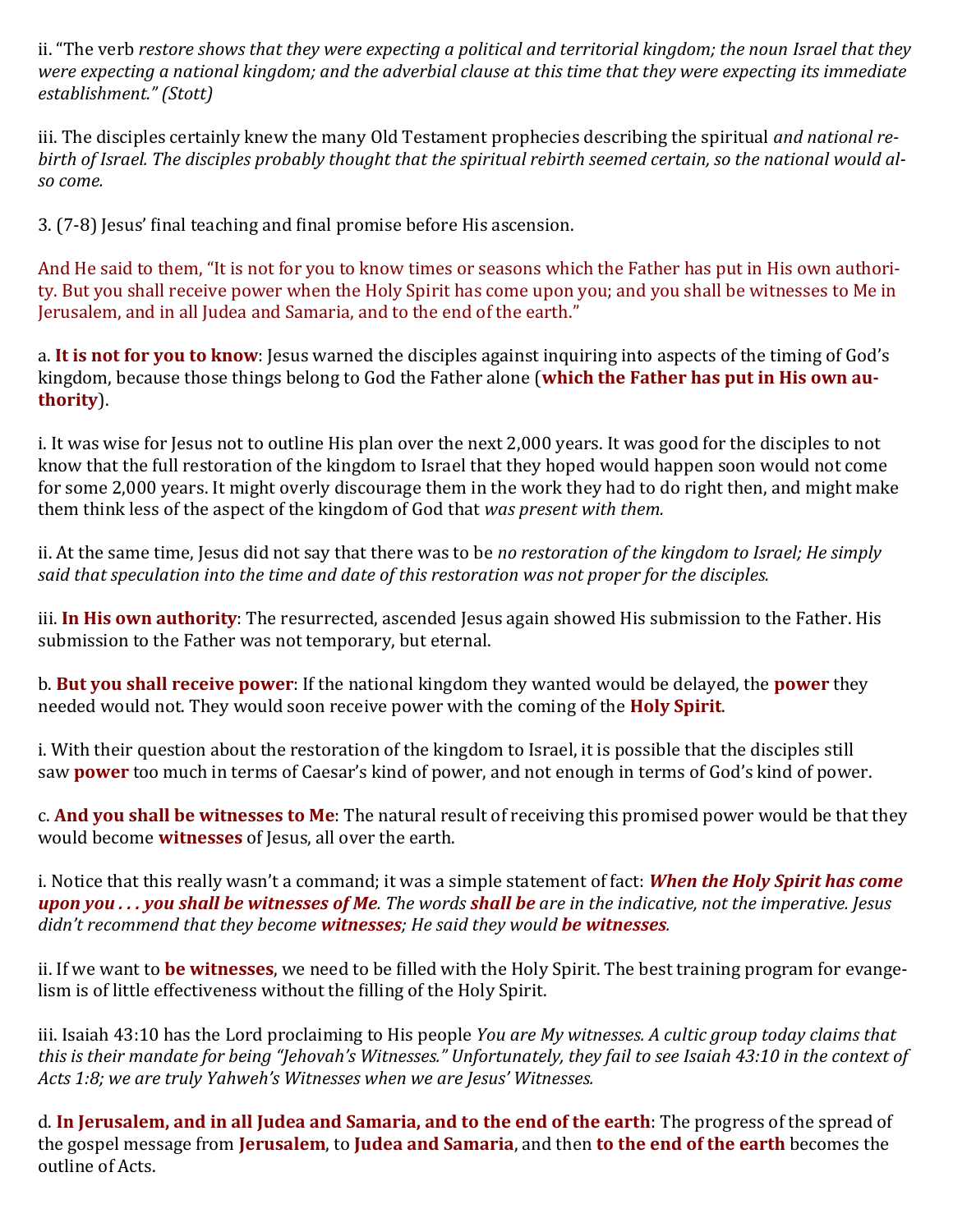- · Acts 1-7 describes the gospel in **Jerusalem**.
- · Acts 8-12 speak of the gospel in **Judea and Samaria**.
- · Acts 13-28 tells of the gospel going **to the end of the earth**.

i. We may imagine the objections the disciples might think of to the places of ministry Jesus described.

- · **Jerusalem** was where Jesus was executed at the word of an angry mob.
- · **Judea** rejected His ministry.
- **Samaria** was regarded as a wasteland of impure half-breeds.

· In the **uttermost parts of the earth**, the Gentiles were seen by some Jews of that day as nothing better than fuel for the fires of Hell.

ii. Yet God wanted a witness sent to all of these places, and the Holy Spirit would empower them to do this work.

4. (9-11) Jesus ascends into heaven.

Now when He had spoken these things, while they watched, He was taken up, and a cloud received Him out of their sight. And while they looked steadfastly toward heaven as He went up, behold, two men stood by them in white apparel, who also said, "Men of Galilee, why do you stand gazing up into heaven? This *same Jesus, who was taken up from you into heaven, will so come in like manner as you saw Him go into heaven."*

a. **He was taken up, and a cloud received Him out of their sight**: Jesus was taken up from them as He blessed them (Luke 24:50). As He slowly disappeared into the sky, surrounded by a **cloud** they continued to gaze upward.

i. The **cloud** that **received Him** is suggestive of the cloud of glory (called the *Shekinah) that is associated with the presence of God in the Old and New Testaments.*

b. **While they watched, He was taken up**: It was important for Jesus to leave His disciples in this manner. In theory, He certainly could have simply vanished to heaven and the Father's presence in a secret sort of way. But by ascending in this manner, Jesus wanted His followers to know that He was gone for good, as opposed to the way He appeared and reappeared during the 40 days after His resurrection.

i. Remember Jesus' words to His disciples in John 16:7: *It is to your advantage that I go away; for if I do not go away, the Helper will not come to you; but if I depart, I will send Him to you. Now the disciples could know that that promise would be fulfilled. The Holy Spirit was coming because Jesus promised to send the Spirit when He left.*

c. **Why do you stand gazing up into heaven?** The **two men** (apparently angels) told the disciples to put their attention in the right place (obedience to Jesus' command to return to Jerusalem), not in wondering where and how Jesus went. Jesus told them to go to the ends of the *earth, and they stood gazing up into heaven.*

i. Morgan speculated that the **two men** were possibly Moses and Elijah. It seems best to say they were angels.

d. **This same Jesus**: This is a glorious phrase. It reminds us that the Jesus ascended to heaven and seated at the right hand of God the Father is the **same Jesus** of the Gospels. He is the **same Jesus** of love, grace, goodness, wisdom, and care.

e. **Will so come in like manner as you saw Him go into heaven**: Jesus will return just as He left.